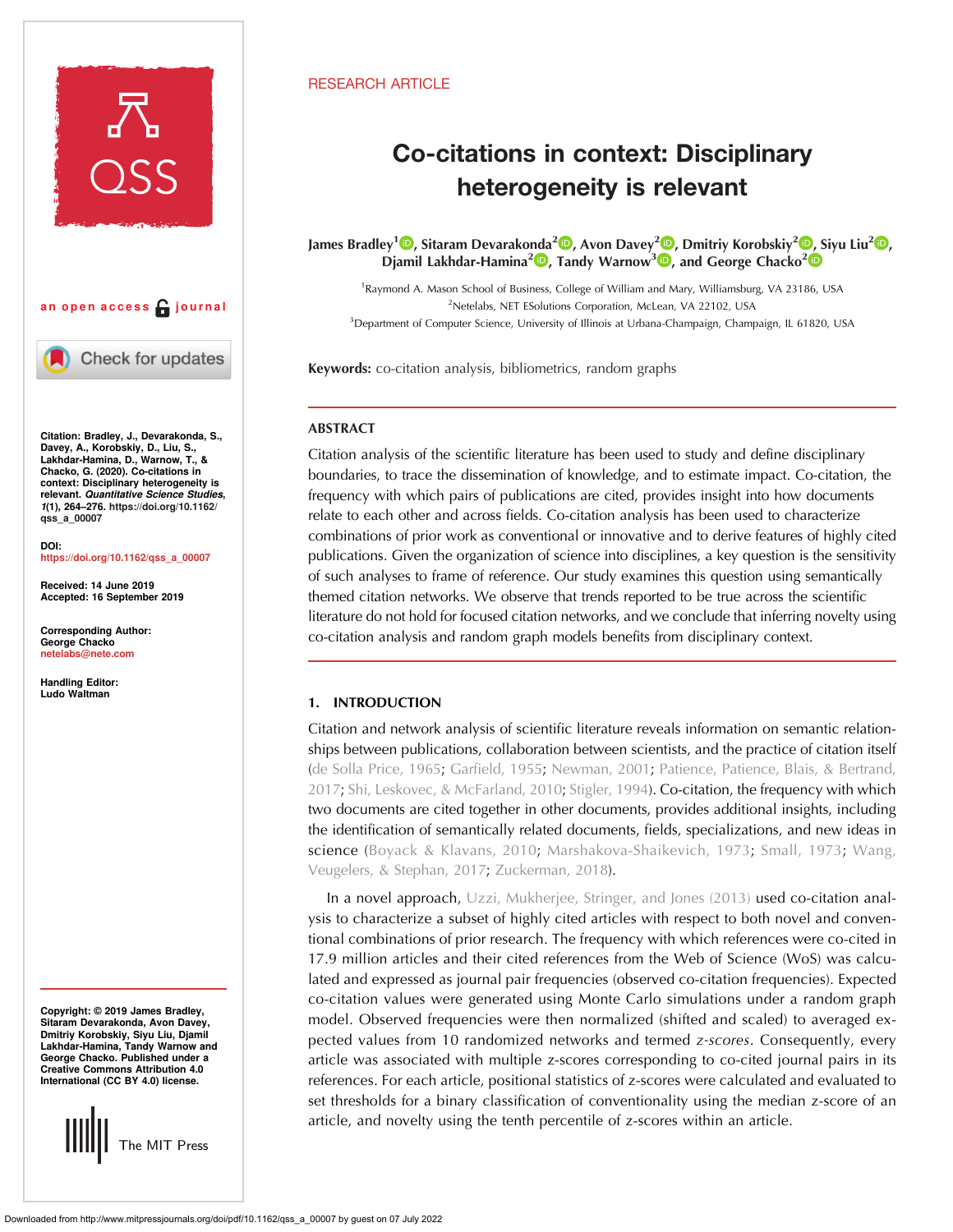Thus, LNHC would denote low novelty (LN) and high conventionality (HC), with all four combinations of LN and HN with LC and HC being possible. The authors observed that HNHC articles were twice as likely to be highly cited compared to the background rate, suggesting that novel combinations of ideas flavoring a body of conventional thought were a feature of impact.

Key to the findings of Uzzi et al. is the random graph model used, and its underlying assumptions. The citation switching algorithm used to generate expected values by substituting cited references with randomly selected references published in the same year is designed to preserve the number of publications, the number of references in each publication, and the year of publication of both publications and references. Importantly, disciplinary origin does not affect the probability that a reference is selected to replace another one. For example, a reference in quantum physics can be substituted, with equal probability, by a reference published in the same year but from the field of quantum physics, quantum chemistry, classical literature, entomology, or anthropology. Such substitutions do not account for the disciplinary nature of scientific research and citation behavior [\(Garfield, 1979](#page-12-0); [Klavans & Boyack, 2017a](#page-12-0); [Moed, 2010](#page-12-0); [Wallace, Lariviere, & Gingras, 2012](#page-12-0)). Accordingly, model misspecification is likely to arise on account of the simulated values not corresponding to the empirical data very well.

A follow-up study by [Boyack and Klavans \(2014\)](#page-12-0) explored the impact of discipline and journal effects on these definitions of conventionality and novelty. Although their study had some methodological differences in the use of Scopus data rather than WoS data, a smaller data set, and a  $\chi^2$  calculation rather than Monte Carlo simulations to generate expected values of journal pairs, Boyack and Klavans noted strong effects from disciplines and journals. Although they also reported the trend that HNHC is more probable in highly cited papers, they observed that "only 64.4% of 243 WoS subject categories" in the Uzzi et al. study met the criterion of having the highest probability of hit papers in the HNHC category. Further, they observed that journals vary widely in terms of size and influence and that 20 journals accounted for 15.9% of co-citations in their measurements. Lastly, they noted that three multidisciplinary journals accounted for 9.4% of all atypical combinations.

Despite different methods used to generate expected values, both of these key preceding studies measured co-citation frequencies across the scientific literature (using either WoS or Scopus) and normalized them without disciplinary constraints before subsequently analyzing disciplinary subsets. We hypothesized instead that modifying the normalization to constrain substitution references to be drawn only from the citation network being studied (the "local network") rather than all of WoS (the "global network") would reduce model misspecification by limiting substitutions from references that were ectopic to these networks. Consequently, we used keyword searches of the scientific literature to construct exemplar citation networks themed around academic disciplines of interest: applied physics, immunology, and metabolism. The cited references in these networks, although predominantly aligned with the parent discipline (physics or life sciences in this case), also included articles from other disciplines. Within these disciplinary frameworks, we calculated observed and expected co-citation frequencies using a refined random graph model and an efficient Monte Carlo simulation algorithm.

Our analyses, using multiple techniques, provide substantial evidence that a constrained model where reference substitutions are limited to a local (disciplinary) network reduces model misspecification compared to the unconstrained model that uses the global network (WoS). Furthermore, reanalyses of these three semantically themed citation networks under

Downloaded from http://www.mitpressjournals.org/doi/pdf/10.1162/qss\_a\_00007 by guest on 07 July 2022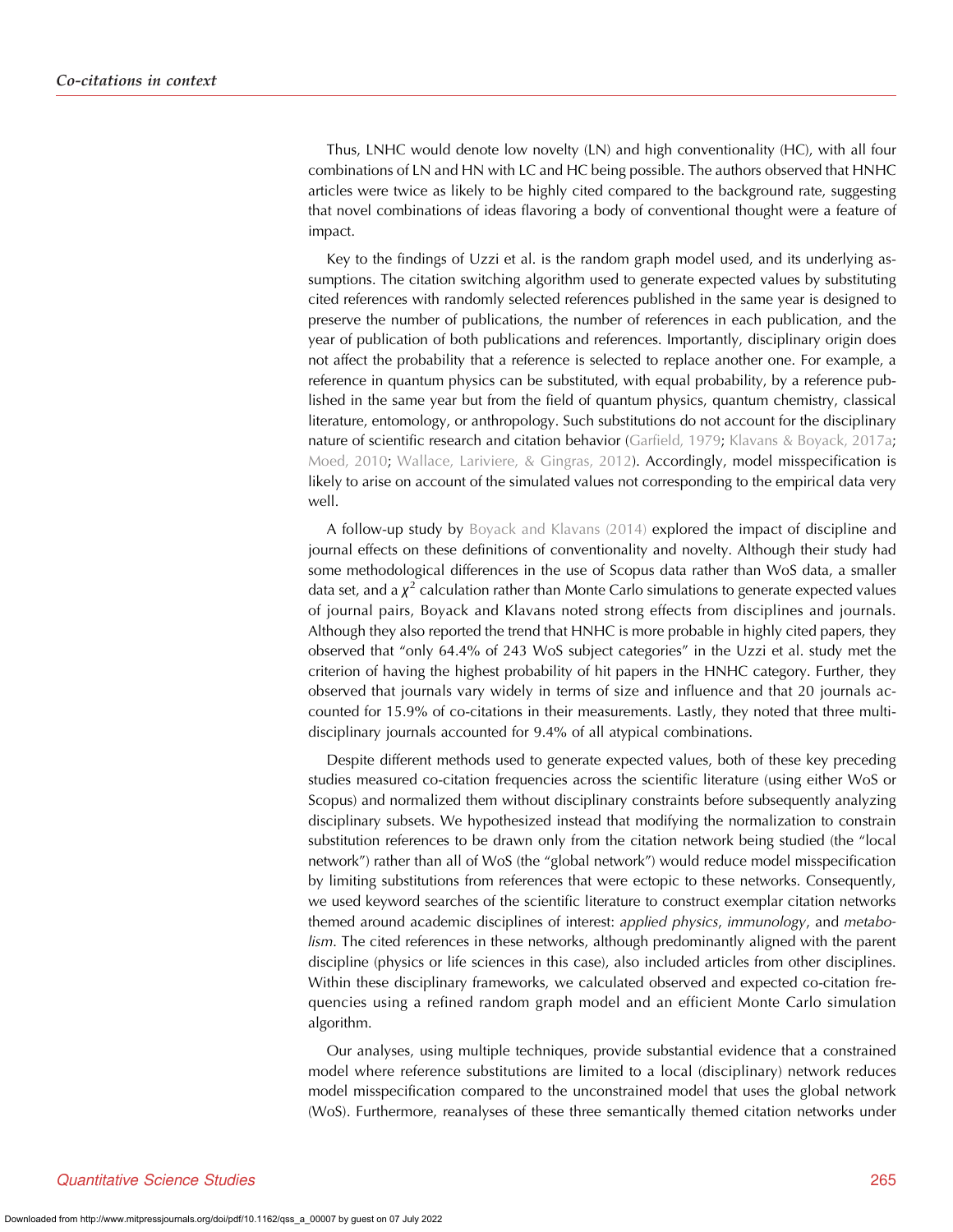the improved model reveals strikingly different trends. For example, although Uzzi et al. reported that highly cited articles are more likely than expected to be both HC and HN and that this trend largely held across all disciplines, we find that these trends vary with the discipline so that universal trends are not apparent. Specifically, HC remains highly correlated with highly cited articles in the immunology and metabolism data sets but not with applied physics, and HN is highly correlated with highly cited articles in applied physics but not with immunology and metabolism. Thus, disciplinary networks are different from each other, and trends that hold for the full WoS network do not hold for even large networks (such as metabolism). Furthermore, we also found that the categories demonstrating the highest percentage of highly cited articles (e.g., HC, HN) are not robust with respect to varying thresholds for high citation counts or for highly novel citation patterns. Overall, our study, although limited to three disciplinary networks, suggests that co-citation analysis that inadequately considers disciplinary differences may not be very useful at detecting universal features of impactful publications.

#### 2. MATERIALS AND METHODS

### 2.1. Bibliographic data

We have previously developed ERNIE, an open source knowledge platform into which we parse the WoS Core Collection [\(Keserci, Davey, Pico, Korobskiy, & Chacko, 2018\)](#page-12-0). WoS data stored in ERNIE spans the period 1900–2019 and consists of over 72 million publications. For this study, we generated an analytical data set from years 1985 to 2005 using data in ERNIE. The total number of publications in this data set was 25,134,073, which were then stratified by year of publication. For each of these years, we further restricted analysis to publications of type article. Because WoS data also contains incomplete references or references that point at other indexes, we also considered only those references for which there were complete records ([Table 1\)](#page-3-0). For example, WoS data for year 2005 contained 1,753,174 publications, which after restricting to type article and considering only those references described above resulted in 916,573 publications, 6,095,594 unique references (set of references), and 17,167,347 total references (multiset of references). Given consistent trends in the data ([Table 1](#page-3-0)), we analyzed the two boundary years (1985 and 2005) and the midpoint (1995). We also used the number of times each of these articles was cited in the first 8 years since publication as a measure of its impact.

We constructed three disciplinary data sets in areas of our interest based on the keyword searches: "immunology," "metabolism," and "applied physics." For the first two, rooted in biomedical research, we searched Pubmed for the term "immunology" or "metabolism" in the years 1985, 1995, and 2005 ([Table 2](#page-3-0)). Pubmed IDs (pmids) returned were matched to WoS IDs (wos\_ids) and used to retrieve relevant articles. For the applied physics data set, we directly searched traditional subject labels in WoS for "Physics, Applied." Although applied physics and immunology represent somewhat small networks (roughly 3–6% of our analytical WoS datasets) over the three years examined, metabolism represents approximately 20–23%, making them interesting and meaningful test cases. We also examined publications in the five major research areas in WoS (life sciences & biomedicine, physical sciences, technology, social sciences, and arts & humanities) using the extended WoS subcategory classification of 153 sub-groups to categorize disciplinary composition of cited references in the data sets we studied.

2.2. Monte Carlo simulations, normalization of observed frequencies, annotations, and "hit" papers We performed analyses on publications from 1985, 1995, and 2005. Building upon prior work ([Uzzi et al., 2013\)](#page-12-0), all  $\binom{n}{2}$  reference pairs were generated for each publication, where n is the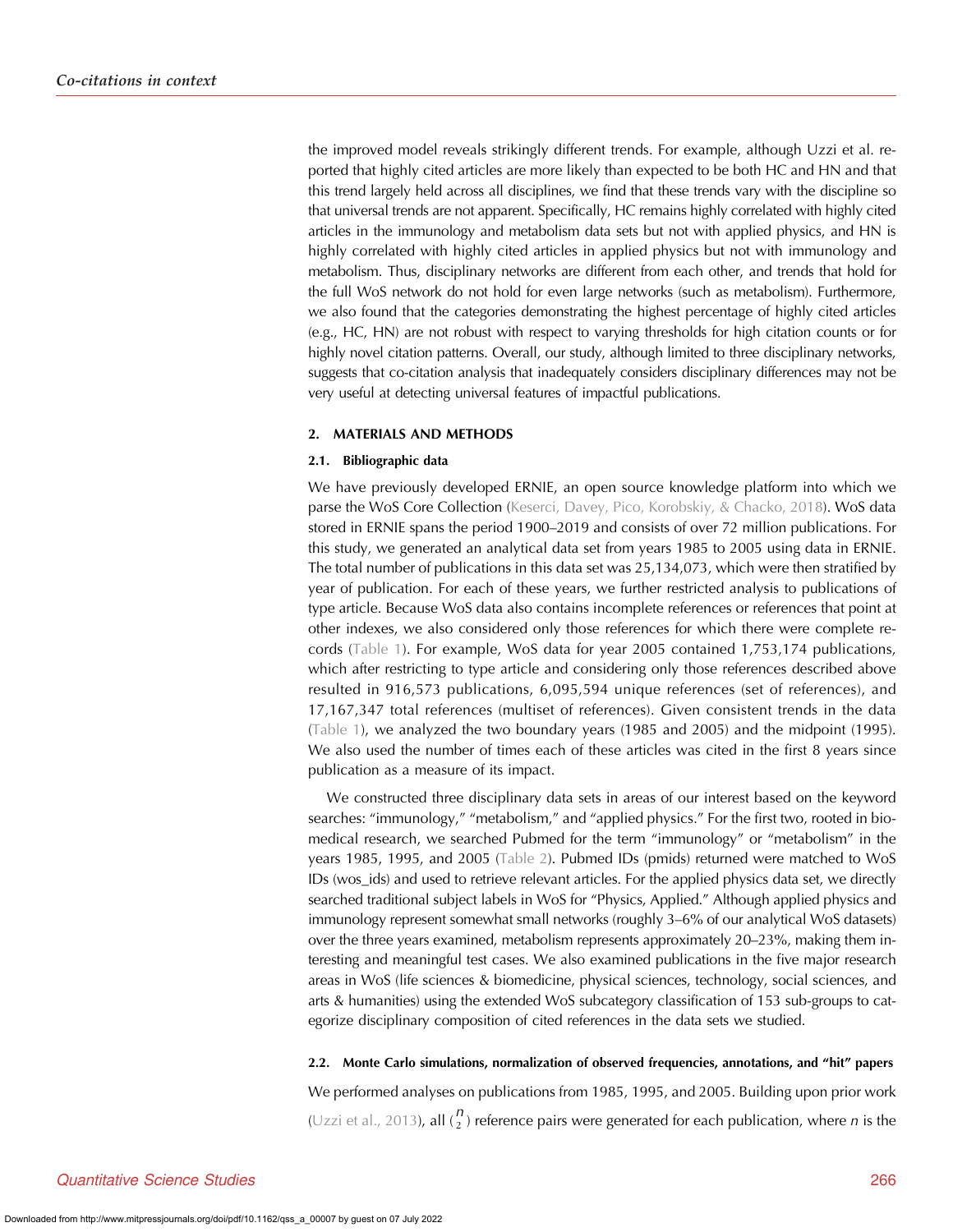| Year | Unique publications | Unique references (ur) | Total references (tr) | tr/ur |
|------|---------------------|------------------------|-----------------------|-------|
| 1985 | 391,860             | 2,266,584              | 5,588,861             | 2.47  |
| 1986 | 402,309             | 2,316,451              | 5,708,796             | 2.46  |
| 1987 | 412,936             | 2,427,347              | 5,998,513             | 2.47  |
| 1988 | 426,001             | 2,545,647              | 6,354,917             | 2.50  |
| 1989 | 443,144             | 2,673,092              | 6,749,319             | 2.52  |
| 1990 | 458,768             | 2,827,517              | 7,209,413             | 2.55  |
| 1991 | 477,712             | 2,977,784              | 7,729,776             | 2.60  |
| 1992 | 492,181             | 3,134,109              | 8,188,940             | 2.61  |
| 1993 | 504,488             | 3,278,102              | 8,676,583             | 2.65  |
| 1994 | 523,660             | 3,458,072              | 9,255,748             | 2.68  |
| 1995 | 537,160             | 3,680,616              | 9,875,421             | 2.68  |
| 1996 | 663,110             | 4,144,581              | 11,641,286            | 2.81  |
| 1997 | 677,077             | 4,340,733              | 12,135,104            | 2.80  |
| 1998 | 693,531             | 4,573,584              | 12,728,629            | 2.78  |
| 1999 | 709,827             | 4,784,024              | 13,280,828            | 2.78  |
| 2000 | 721,926             | 5,008,842              | 13,810,746            | 2.76  |
| 2001 | 727,816             | 5,203,078              | 14,261,189            | 2.74  |
| 2002 | 747,287             | 5,464,045              | 15,001,390            | 2.75  |
| 2003 | 786,284             | 5,773,756              | 16,024,652            | 2.78  |
| 2004 | 826,834             | 6,095,594              | 17,167,347            | 2.82  |
| 2005 | 886,648             | 6,615,824              | 19,036,324            | 2.88  |

<span id="page-3-0"></span>Table 1. Summary of base WoS Analytical data set. Only publications of type Article with at least two references and references with complete publication data were selected for this data set. The number of unique publications of type Article, unique references (ur), total references (tr), and the ratio of total references to unique references increases monotonically with each year indicating that both the number of documents and citation activity increase over time.

Table 2. Disciplinary data sets. PubMed and WoS were searched for articles using search terms "immunology," "metabolism," and "applied physics." Counts of publications are shown for each of the three years analyzed and expressed in parentheses as a percentage of the total number of publications in our analytical WoS data set (Table 1) for that year. Note that applied physics and immunology represent about 3–6% of the publications in our analytical WoS datasets, but metabolism occupies nearly a fourth.

| Year | Applied physics | Immunology      | Metabolism        |
|------|-----------------|-----------------|-------------------|
| 1985 | $10,298(2.7\%)$ | $21,606(5.5\%)$ | 78,998 (20.2%)    |
| 1995 | 21,012 (3.9%)   | 29,320 (5.5%)   | $121,247(22.6\%)$ |
| 2005 | $35,600(4.0\%)$ | 37,296 (4.2%)   | 200,052 (22.6%)   |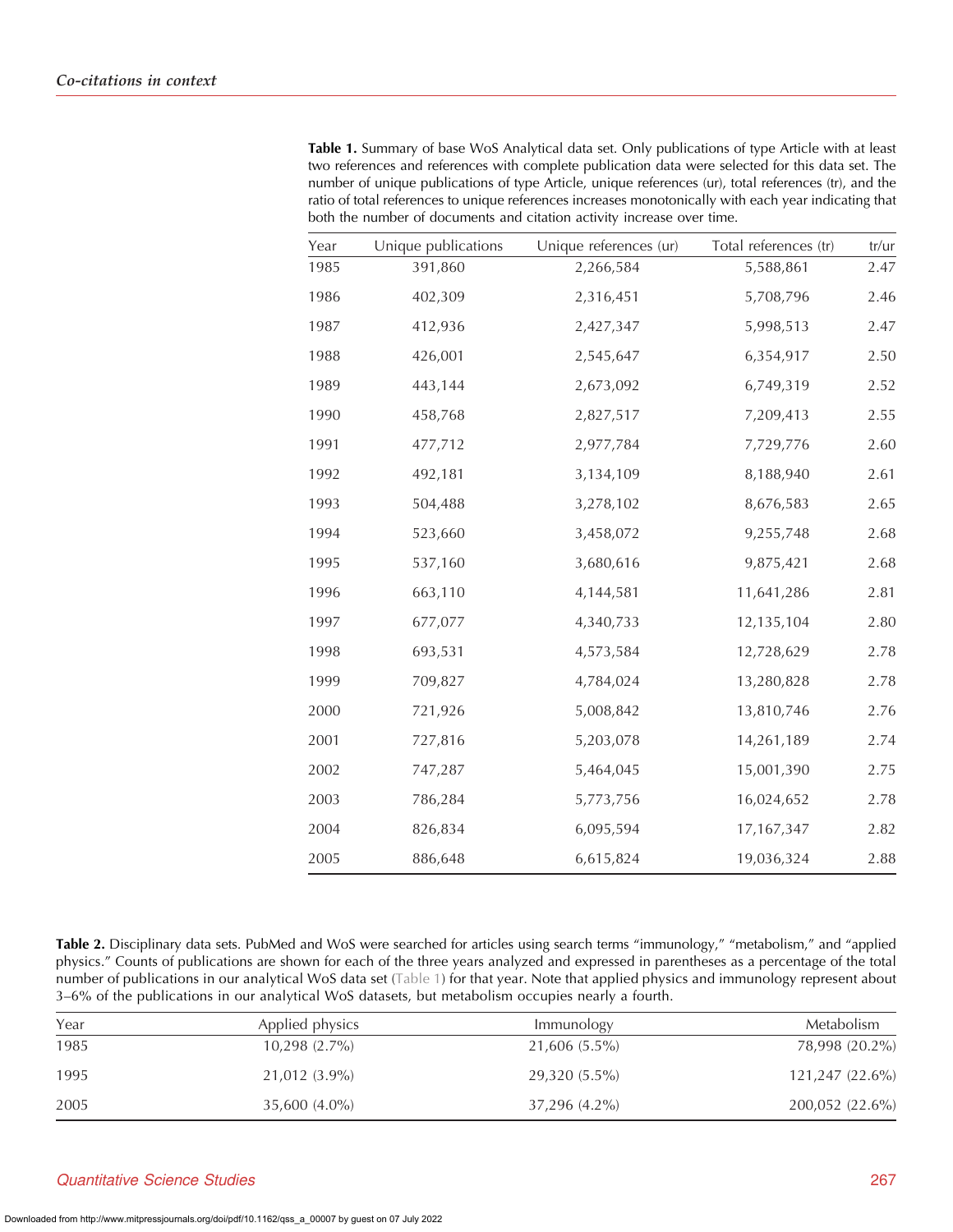number of cited references in the publication. These reference pairs were then mapped to the journals they were published in using ISSNs as identifiers. Where multiple ISSNs exist for a journal, the most frequently used one in WoS was assigned to the journal. In addition, publications containing fewer than two references were discarded. Journal pair frequencies were summed across the data set to create observed frequencies  $(F_{obs})$ .

For citation shuffling, we developed a performant citation switching algorithm, *runtime en-*hanced permuting citation switcher (repcs) [\(Korobskiy, Davey, Liu, Devarakonda, & Chacko,](#page-12-0) [2019](#page-12-0)), that randomly permuted citations within each disciplinary data set and within each year of publication: Each citation within each article was switched within its permutation group in order to preserve the number of references from each publication year within each article. In so doing, the number of publications, the number of references in each data set, and the disciplinary composition of the references in each data set were preserved. Our approach is different from previous studies in these ways: (a) we sampled citations in proportion to their citation frequency (equivalently from a multiset rather than a set) in order to better reflect citation practice, (b) we permitted a substitution to match the original reference in a publication when the random selection process dictated it rather than attempting to enforce that a different reference be substituted, and (c) we introduced an error correction step to delete any publications that accumulated duplicate references during the substitution process. As a benchmark, we used the citation switching algorithm of  $Uzzi$  et al. (2013), henceforth referred to as *umsj*, as also done in [Boyack and Klavans \(2014\),](#page-12-0) using code kindly provided by the authors. A single comparative analysis showed that whereas 10 simulations of the WoS 1985 data set (391,860 selected articles) completed in 2,186 hours using the *umsj* algorithm, it completed in less than one hour using our implementation of the repcs algorithm on a Spark cluster. We also tested repcs under comparable conditions to umsj and estimated a runtime advantage of at least two orders of magnitude. This runtime advantage was significant enough that we chose to use the repcs algorithm in our study and generated expected values averaged over 1,000 simulations for improved coverage of every data set we analyzed.

Using averaged results from 1,000 simulations for each data set studied, z-scores were calculated for each journal pair using the formula ( $F_{obs} - F_{exp}/\sigma$ , where  $F_{obs}$  is the observed frequency,  $F_{exp}$  is the averaged simulated frequency, and  $\sigma$  is the standard deviation of the simulated frequencies for a journal pair ( $Uzzi$  et al., 2013). As a result of these calculations, each publication becomes associated with a set of z-scores corresponding to the journal pairs derived from pairwise combinations of its cited references. Positional statistics of z-scores were calculated for each publication, which was then labeled according to conventionality and novelty: (a) HC if the median z-score exceeded the median of median z-scores for all publications and LC otherwise and (b) HN if the tenth percentile of z-scores for a publication was less than zero and LN otherwise. We also analyzed the effect of defining high novelty using the first percentile of z-scores.

To consider the relationship between citation impact, conventionality, and novelty we calculated percentiles for the number of accumulated citations in the first 8 years since publication for each article we studied and stratified. We investigated multiple definitions of hit articles, with hits defined as the 1%, 2%, 5%, and 10% top-cited articles.

#### 3. RESULTS

#### 3.1. Model misspecification and the attributes of disciplinary context

A source of misspecification arises from not accounting for disciplinary heterogeneity by treating all eligible references within WoS as equiprobable substituents when studying a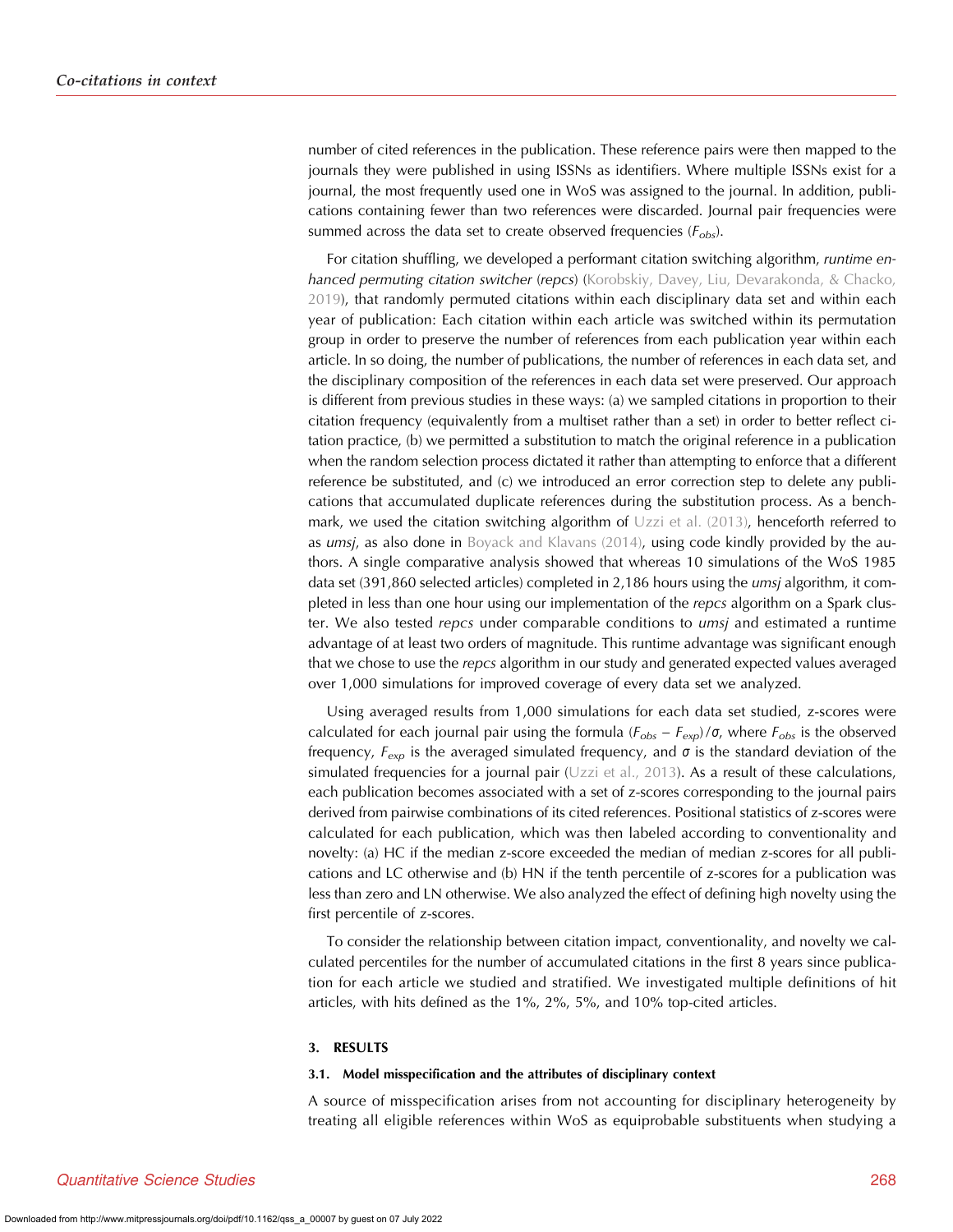disciplinary network. Under this model [\(Uzzi et al., 2013\)](#page-12-0), the probability of selecting a reference from a discipline is identical to the proportion of the articles in WoS in that discipline for a given year. If the global model accurately reflects citation practice, the expected proportion of references within papers published in a given discipline  $D$  would be approximately equal to the proportion of references in  $D$ , and conversely, the degree to which the proportion deviates from the expected value would reflect the extent of model misspecification.

To study the disciplinary composition of references in our custom data sets, we first used the high level WoS classification of five major research areas: life sciences & biomedicine, physical sciences, social sciences, technology, and arts & humanities. The two largest of these research areas are physical sciences and life sciences & biomedicine, which contribute on average approximately 35.1% and 62.8%, respectively, of the references in WoS over the three years of interest. Under the unconstrained model, we would expect close to 35% of the references cited by the publications in any large network to be drawn from the physical sciences and close to 63% of the references to be drawn from life sciences and biomedicine. Yet the empirical data present a different story: Roughly 80% of the references cited in physical sciences publications are from the physical sciences and 90% of the references cited in life sciences & biomedicine publications are from the life sciences & biomedicine. In other words, the empirical data shows a strong tendency of publications to cite papers that are in the same major research area rather than in some other research area. Thus, there is a strong bias toward citations that are intra-network. Our observations are in agreement with [Wallace et al. \(2012\)](#page-12-0) who found that, often, a majority of an article's citations are from the specialty of the article, even though that percentage varied among disciplines in the eight specialties they investigated (from approximately 39% to 89% for 2006). Furthermore, these findings argue that a discipline-indifferent random graph model would exhibit misspecification in deviating substantially from the empirical data, which supports the concern about definitions of innovation and conventionality that are based on deviation from expected values.

We also analyzed disciplinary composition at a deeper level using all 153 subjects in the WoS extended classification and examining the consequences of citation shuffling within a disciplinary set or all of the WOS. References in publications belonging to these three data sets were summarized as a frequency distribution of 153 WoS subjects as classes. A single shuffle of the references in the disciplinary data sets and in the corresponding WoS year slice was performed, using either the repcs or *umsj* algorithms, after which subject frequencies were computed again. The fold difference in subject frequencies of references before and after shuffling was calculated for these groups using all 153 subject categories and summarized in the box plots in [Figure 1](#page-6-0). As an example, the applied physics data set contained one reference labeled Genetics and Heredity, but after the shuffle (using the WoS background), acquired 1496 references labeled Genetics and Heredity. Similarly, the metabolism data set contained one reference labeled Philosophy, but after a single shuffle (again using the WoS background) it had 661 occurrences with this label. The data show convincingly that a publication's disciplinary composition of references in a network is preserved when citation shuffling is constrained to the network but is significantly distorted when the WoS superset is used as a source of substitution. A second inference is that the two algorithms, repcs and umsi, have equivalent effects in this experiment (and so are only distinguishable for running time considerations).

We then tested the conjecture that model misspecification would be reduced by constraining the substitutions to disciplinary networks by examining the Kullback-Leibler (K-L) Divergence ([Kullback & Leibler, 1951](#page-12-0)) between observed and predicted citation distributions,

Downloaded from http://www.mitpressjournals.org/doi/pdf/10.1162/qss\_a\_00007 by guest on 07 July 2022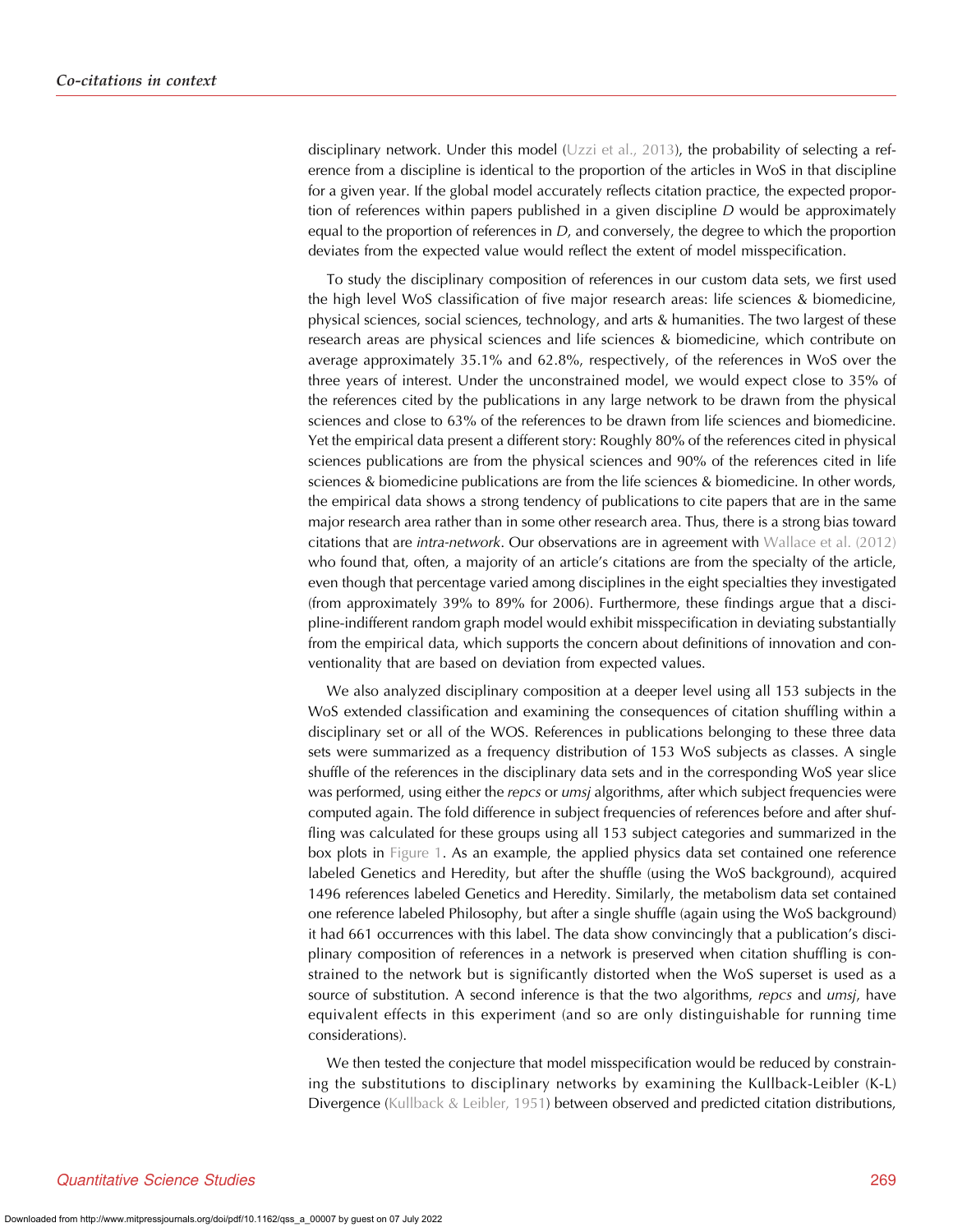<span id="page-6-0"></span>

**Figure 1.** Citation shuffling using the local network preserves the disciplinary composition of references within networks, but using the global network does not. Publications of type Article belonging to the three disciplinary networks (ap = applied physics, imm = immunology, and metab = metabolism) were subject to a single shuffle of all their cited references using either the local network (i.e., the cited references in these networks, denoted bg\_local) or the global network (i.e., references from all articles in WoS, denoted bg\_WoS) as the source of allowed substitutions, where "bg" indicates the disciplinary network. Citation shuffling was performed using either our algorithm (repcs, top row) or that of Uzzi et al. (umsj, bottom row). The disciplinary composition of cited references before and after shuffling was measured as frequencies for each of 153 sub-disciplines (from the extended subject classification in WoS) and expressed as a fold difference between citation counts grouped by subject for original (o) and shuffled (s) references using the formula (fold\_difference = ifelse( $o > s$ ,  $o/s$ ,  $s/o$ )) and rounded to the nearest integer. A fold difference of 1 indicates that citation shuffling did not alter disciplinary composition. Data are shown for articles published in 1985. All eight boxplots are generated from 153 observations each. Null values were set to 1. Note y-axis values:  $log_2$ .

restricted to the set of journals in a given disciplinary network. The results [\(Table 3](#page-7-0)) confirm this prediction: Simulations under the constrained model (where the background network is the local disciplinary network) consistently have a lower K-L divergence compared to simulations under the unconstrained model (where the background network is WoS). Furthermore, the K-L divergence for the unconstrained model is generally twice as large as the K-L divergence for the constrained models, with ratios that range from 1.96 to 2.77 and are greater than 2.0 in eight out of nine cases. These results clearly demonstrate that constraining reference

Downloaded from http://www.mitpressjournals.org/doi/pdf/10.1162/qss\_a\_00007 by guest on 07 July 2022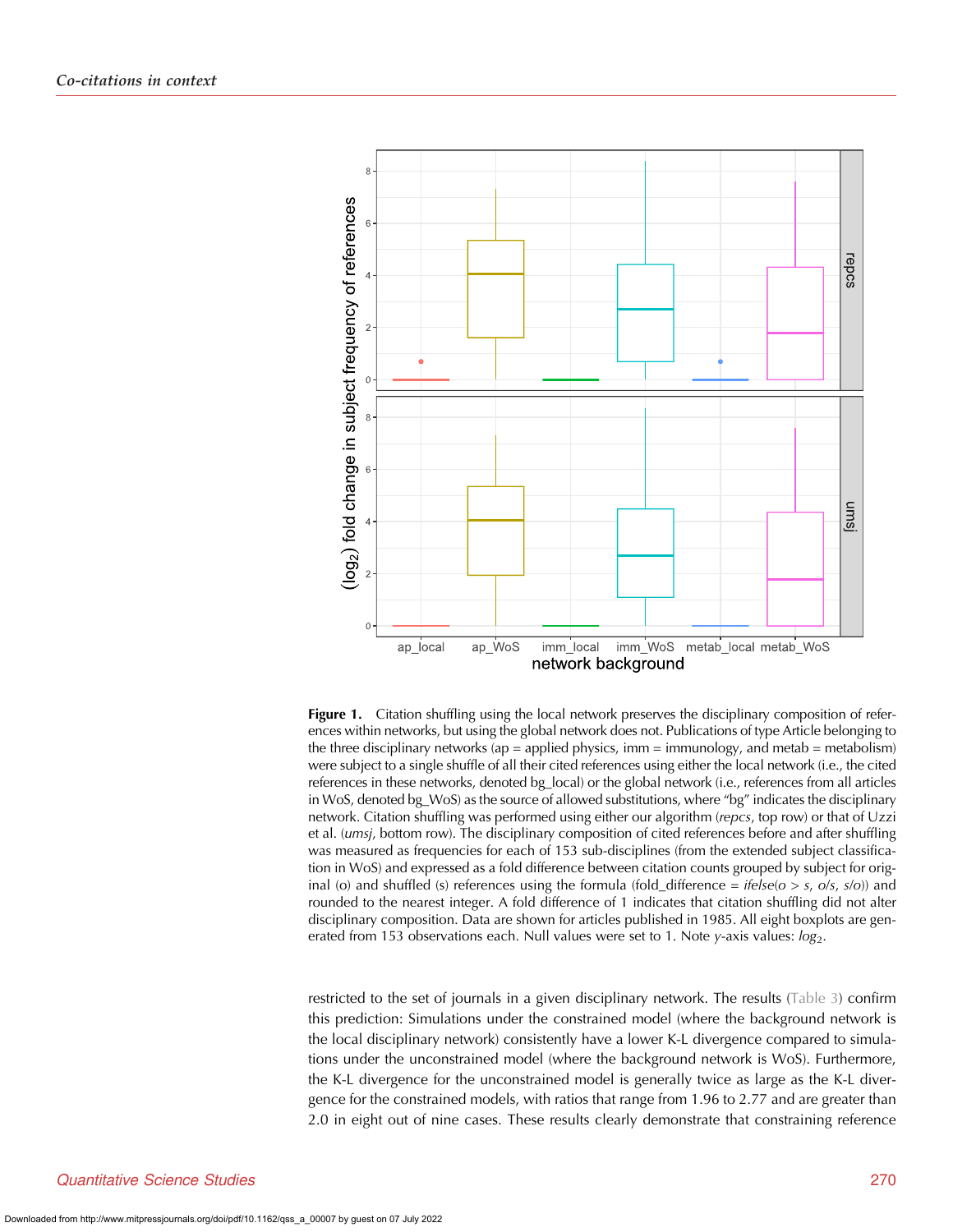<span id="page-7-0"></span>Table 3. Model misspecification is reduced by constraining substitutions to the local disciplinary networks. We computed Kullback-Leibler (K-L) divergences between empirical and simulated journal pair frequencies using two different background networks (local versus global) for each disciplinary network (applied physics, immunology, and metabolism) for the years 1985, 1995, and 2005. K-L divergence was calculated using the R seewave package [\(Sueur et al., 2008\)](#page-12-0). For every disciplinary network, there is a smaller K-L divergence between simulated and observed data when using the local network (i.e., the disciplinary network) as compared to the global network (all of WoS). Put differently, model misspecification is reduced in the constrained model compared to the unconstrained model.

| Disciplinary<br>network | Year | Background<br>network | $K-L$<br>divergence | Ratio |
|-------------------------|------|-----------------------|---------------------|-------|
| Applied                 | 1985 | local                 | 1.21                |       |
| physics                 | 1985 | global                | 2.37                | 1.96  |
|                         | 1995 | local                 | 0.86                |       |
|                         | 1995 | global                | 2.37                | 2.77  |
|                         | 2005 | local                 | 0.95                |       |
|                         | 2005 | global                | 2.35                | 2.47  |
| Immunology              | 1985 | local                 | 0.75                |       |
|                         | 1985 | global                | 1.68                | 2.24  |
|                         | 1995 | local                 | 0.78                |       |
|                         | 1995 | global                | 1.70                | 2.19  |
|                         | 2005 | local                 | 0.73                |       |
|                         | 2005 | global                | 1.92                | 2.63  |
| Metabolism              | 1985 | local                 | 1.11                |       |
|                         | 1985 | global                | 2.24                | 2.02  |
|                         | 1995 | local                 | 1.07                |       |
|                         | 1995 | global                | 2.33                | 2.17  |
|                         | 2005 | local                 | 1.19                |       |
|                         | 2005 | global                | 2.60                | 2.18  |

substitutions to the given local disciplinary network better fits the observed data, and hence reduces model misspecification.

### 3.2. Calculation of novelty and conventionality using the constrained model

Because the constrained model better fits the observed data, we evaluated the distribution of highly cited articles (i.e., "hit articles") in the four categories (HNHC, HNLC, LNHC, LNLC), for different thresholds for hit articles. [Figure 2,](#page-8-0) Panels (a) and (b), compare hit rates for the four categories among the immunology, metabolism, applied physics, and WoS data sets for 1995, where the hit rate is defined as the number of hit articles in each category divided by the number of articles in the category. The calculation for the hit rates for the WoS data set (bottom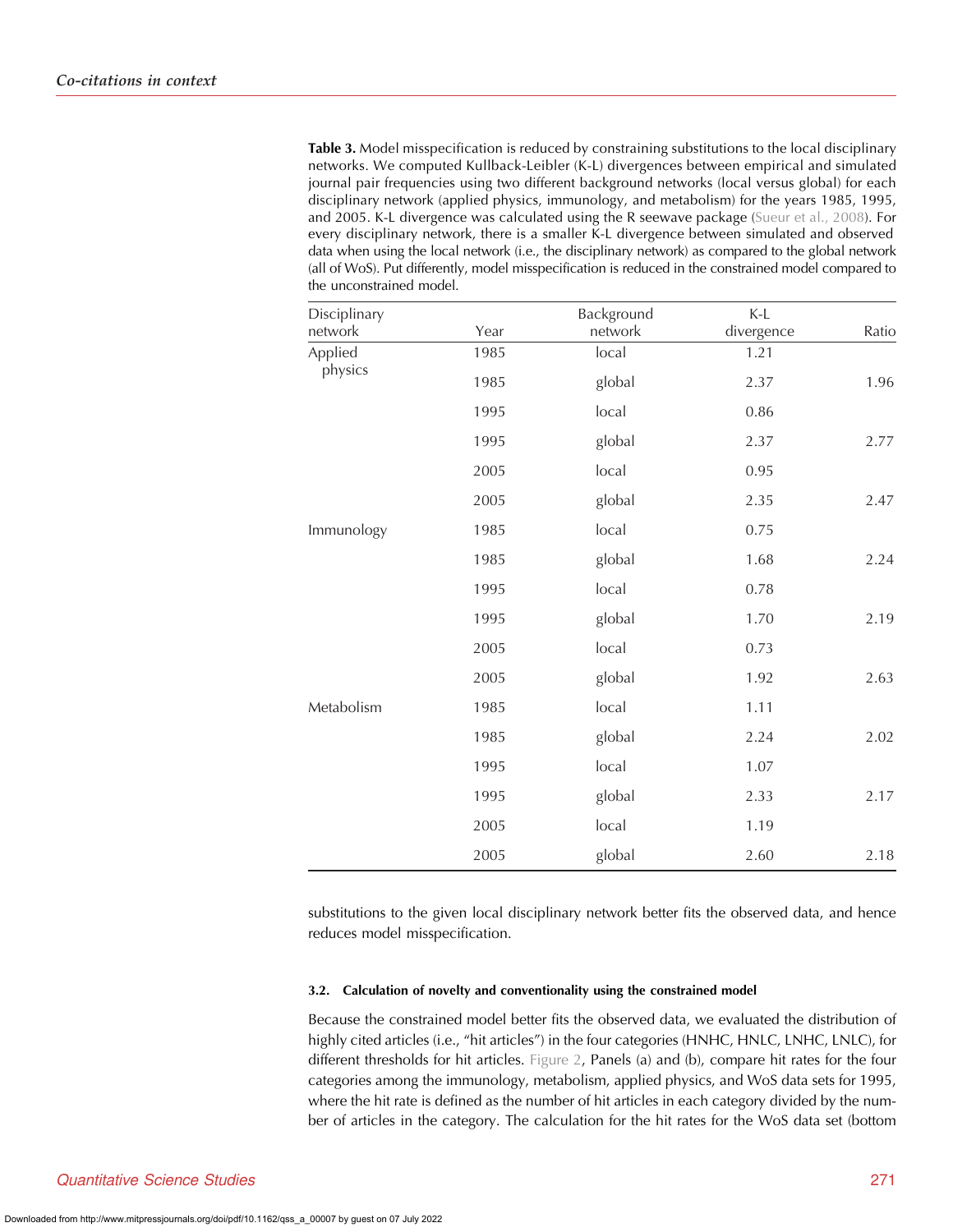<span id="page-8-0"></span>

Figure 2. Effect of using the improved model on categorical hit rates for immunology, applied physics, and WoS for 1995. Panels (a) and (b) show hit rates for the LNLC, LNHC, HNLC, and HNHC categories for the applied physics, immunology, metabolism, and WoS data sets when hit articles are defined as the top 1% and top 10% of articles, respectively. Novelty in both panels is defined at the 10th percentile of articles' z-scores distributions. The results for the WoS data set also show that the highest hit rate is for the HNHC category. Results for the three disciplinary networks all differ from the overall WoS results: The highest hit rates for the immunology and metabolism data sets are in the LNHC category and the highest hit rate for the applied physics data sets are in the HNLC category. The number of data points in the applied physics, immunology, metabolism, and WoS data sets are 18,305, 21,917, 97,405, and 476,288, respectively.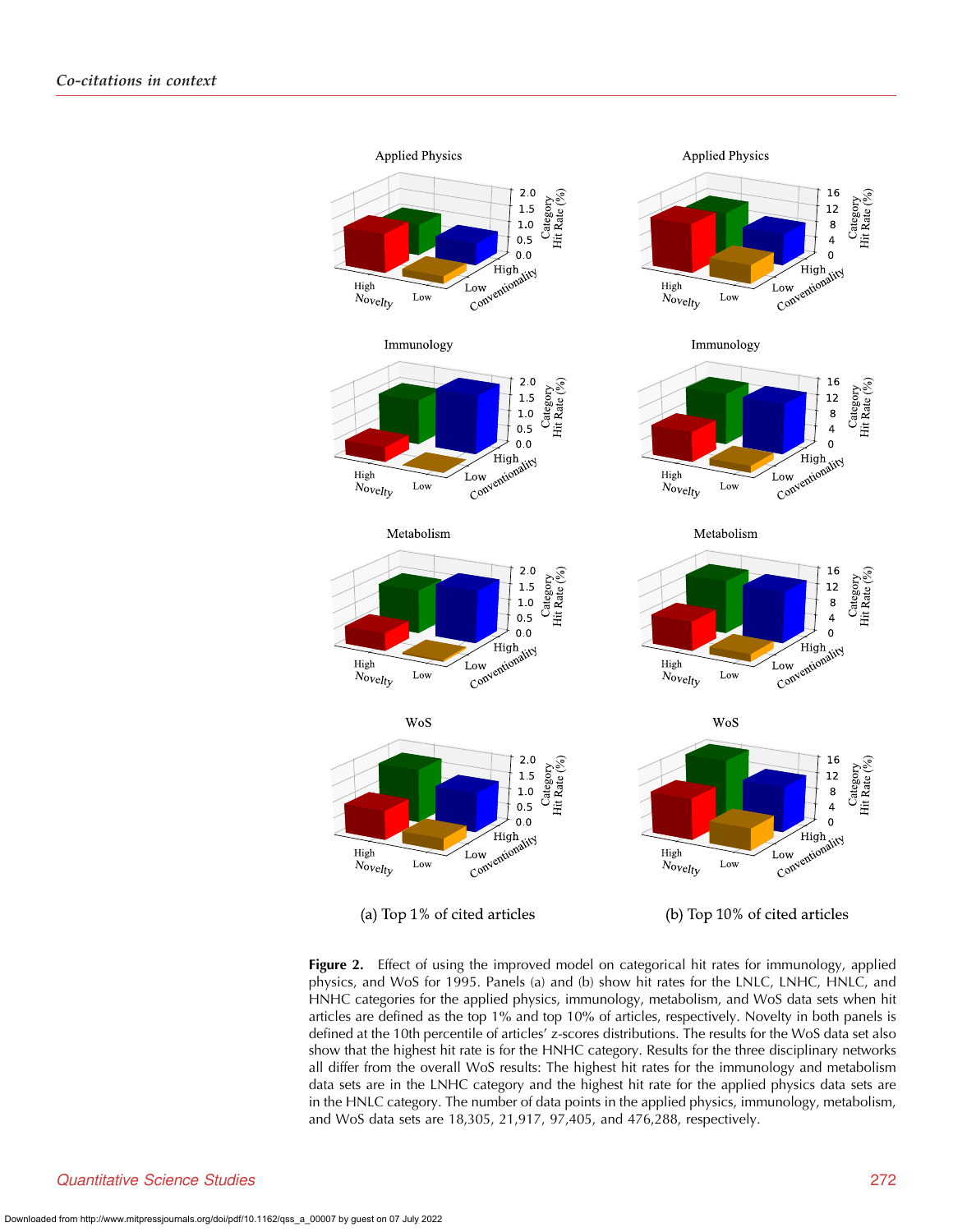row, [Figure 2](#page-8-0)) mirrors Uzzi et al.'s results, whereby the largest hit rates were for the HNHC category, despite our methodological changes in sampling citations in proportion to their frequency. However, the trends for all three disciplinary networks are different from those for WoS. Specifically, the highest hit rates for the 1995 immunology and metabolism data sets are in the LNHC category for the top 1% of cited articles (and tied between LNHC and HNHC for the top 10%), and the highest hit rates for the 1995 applied physics data sets are in the HNLC category for both the top 1% and top 10% of all cited articles. Thus, the category exhibiting the highest hit rate among highly cited papers depends on the specific disciplinary network and to some extent on the threshold for being highly cited.

Furthermore, the categories displaying the greatest hit rate vary to some extent with the year. For example, when the 10% top-cited articles are deemed to be hits and novelty is defined at the 10th percentile of z-scores, the category with the highest hit rate in applied physics for 1995 is in HNLC (12.3% versus 10.9% for HNHC), whereas the hit rate for HNHC is greater than for HNLC in 1985 and 2005 (13.2% versus 10.9%, and 11.4% versus 10.7%, respectively).

We evaluated the statistical significance of the categorical hit rates using multiple methods. Our first test was based on the null hypotheses that hits were distributed randomly among the four categories with uniform probability in proportion to the number of articles in each category. Rejecting the null hypothesis, using a chi-square goodness of fit test, supports a nonuniform dispersion of hits with some of the four categories being associated with higher or lower than expected expected hit rates. The null hypothesis was rejected at  $p < 0.001$  in all cases in [Figure 2](#page-8-0), with the exception of the immunology and applied physics data sets where hit articles are designated as the top 1% of articles: Valid tests were not possible in those instances due to too few expected hits. The null hypothesis was rejected with  $p < 0.001$  for all valid tests for all parameter settings, all data sets, and all years: Hypotheses tests were valid in 73 of 96 instances. We conclude that it is likely that the distribution of hits among categories is not uniform and that, instead, hit rates vary among the categories in all disciplinary data sets.

We also tested the explanatory power of each framework dimension by classifying articles as LN or HN and, separately, as LC or HC. We tested the null hypothesis that hits are distributed between LN and HN (LC and HC) in proportion to the total number of articles assigned to those categories. That null hypothesis was rejected for the WoS data along both dimensions. Consistent with prior findings, hit articles were overrepresented in the HC category in every instance of WoS data at  $p < 0.001$  and also overrepresented in the HN category at  $p < 0.001$  in all but two cases: The P-values in those exceptions were 0.002 and 0.007. Hits in the immunology and metabolism data were overrepresented in the HC category with the same statistical significance as for WoS. The relationship of novelty with hits in the immunology and metabolism data set differed dramatically from WoS, however, with statistically significant findings of hit articles being sometimes overrepresented in the LN category, and sometimes being underrepresented. Consistent with WoS, hit articles in applied physics were positively related with HN with a statistical significance of at least  $p < 0.10$  in all 12 parameter sets, and at  $p < 0.05$  in 10 of 12 cases. To the contrary, a strong positive relationship was found between LC and hit articles in applied physics in five of 12 instances with  $p < 0.10$ . These results suggest that (a) both conventionality and novelty are strongly related to hits in WoS, (b) the conventionality dimension is strongly related with hits in immunology and metabolism and novelty is not, and (c) novelty is more strongly related with hits in applied physics than is conventionality. More generally, we find that the dimensions most strongly related with hit articles vary between disciplinary and broad data sets, and also among disciplines.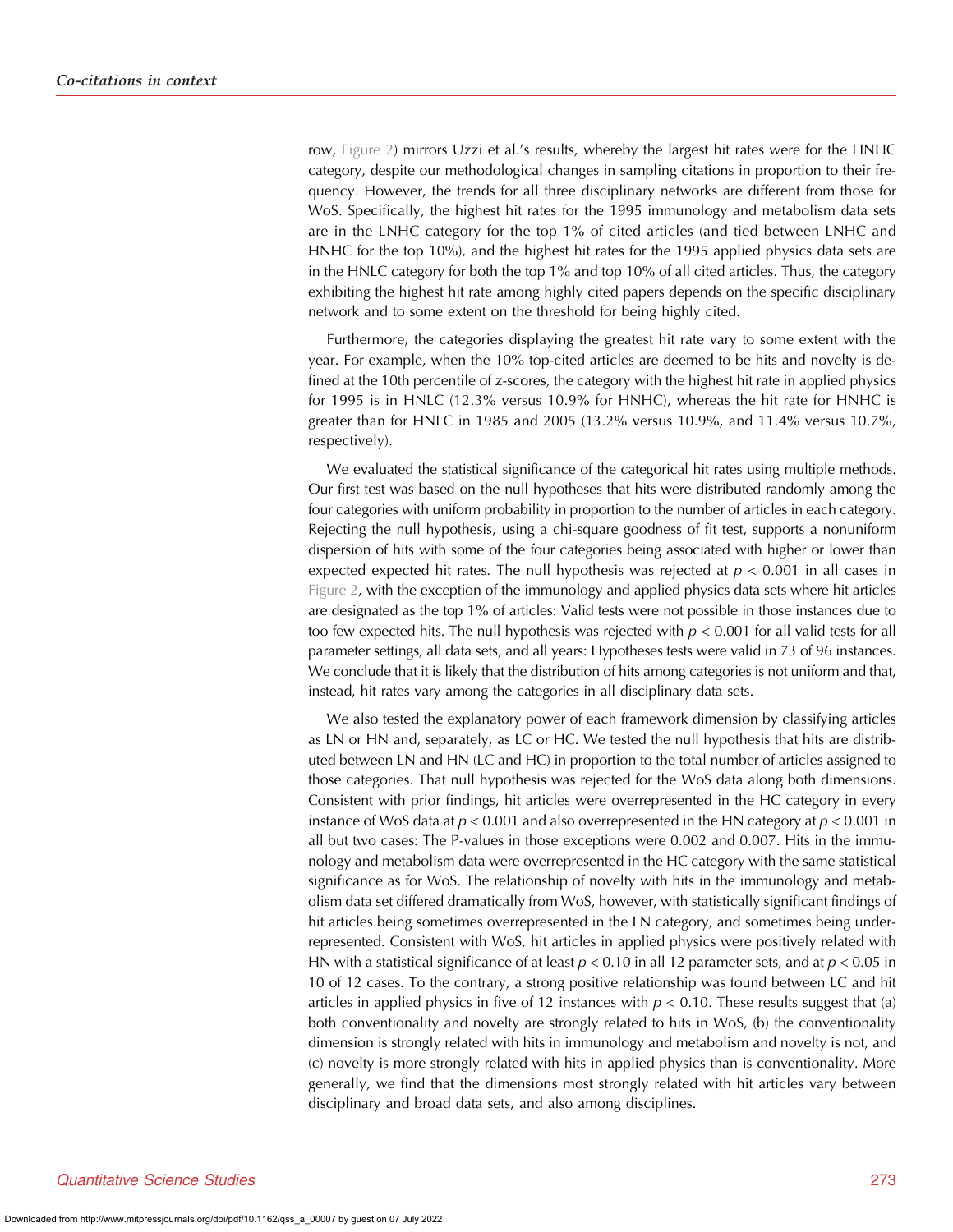We described concerns with model misspecification along two general dimensions: the background data set and sampling methodology for the random graph. The differences we found from prior research in terms of which categories demonstrated the highest hit rates were caused both by using disciplinary data sets and our sampling methodology, repcs, through the article z-score distributions. When z-scores are shifted downward using one algorithm versus another, for example, the former algorithm can result in an increased percentage of HN articles. We therefore examined the extent to which each of our methodological differences contributed to our observations. We found that z-scores changed sign more as a consequence of background network (local network or WoS) and much less as a consequence of sampling algorithm (umsj or repcs). For example, on the immunology data set, 28.6% of the journal pairs changed signs with our sampling algorithm (repcs) as the background network is changed from global (WoS) to local, and only 2.8% of z-scores changed signs in the WoS data set depending on whether umsj or repcs was used.

We conclude that the choice of background data sets is the source of a majority of differences we observed in the categories demonstrating the highest hit rates, although our sampling approach, most notably sampling from a multiset so as to reflect the observed frequencies of individual citations as well as their associated journals and disciplines, can also create material differences.

#### 4. DISCUSSION

The principal difference between the two models we discuss is a single parameter—the set of references that can be used as substituents during the substitution process. The keyword search we use also has the advantage of selecting only relevant articles from multidisciplinary journals. However, it is important to note that the local networks we evaluated are not monodisciplinary: The references cited within exhibit disciplinary diversity. We provided several lines of evidence that showed that changing this one parameter from a global network to the local disciplinary network reduces model misspecification. Using the constrained model (which allows substitutions only within the local network) instead of the unconstrained model (which allows substitutions in the WoS network) produces different trends in terms of conventionality and novelty, depending on the network and the parent discipline. In particular, when using the unconstrained model, highly cited papers were most likely to be in the HNHC category, but this trend does not consistently hold when using the constrained model. Instead, we find that conventionality flavored with novelty is not generally a feature of impactful research. Further, high "novelty" is not always indicative of impactful research.

More generally, these results show that the trends approaching universality in highly cited papers are not robust to changes in thresholds for defining high impact or high novelty articles, or with time, and may be the consequence of using a random model that has a poor fit to the observed data. On the other hand, although the constrained model reduces model misspecification compared to the unconstrained model, this does not imply that the constrained model is reasonable nor that trends observed under the constrained model convincingly explain scientific practice. Indeed, there are significant challenges in using random models to understand human behavior, of which citation practice is one example. As we note, *vide supra*, under our conditions of analysis, the trends for all three disciplinary networks are different from those for WoS.

Our work has shown that the use of local networks enables simulations that are more consistent with research citation patterns. Further work might explore additional constraints on random assignment of citations to publications to better align benchmarks with citation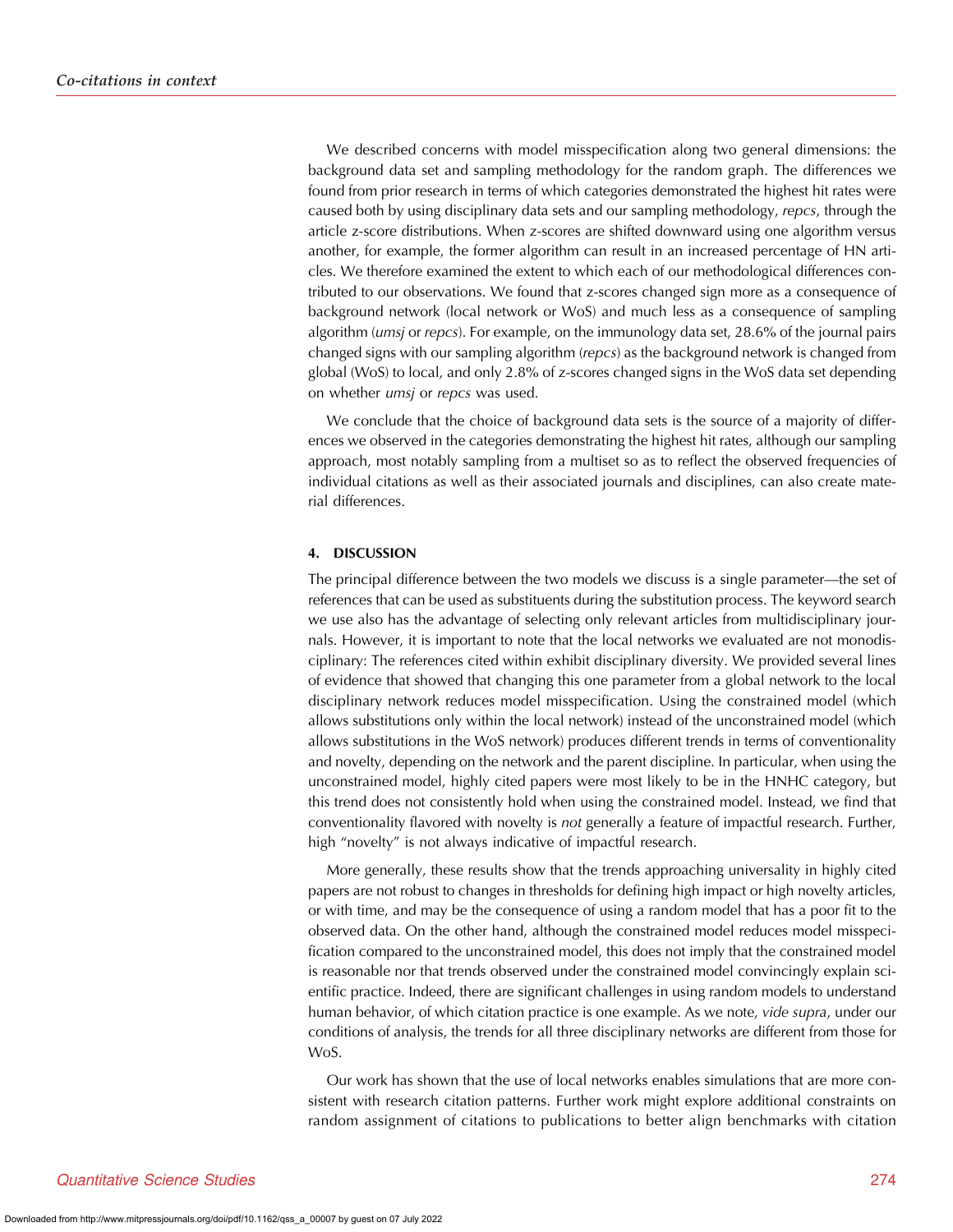practice. For example, proximity defined by co-author networks ([Wallace et al., 2012](#page-12-0)) might be considered when defining probabilities for citation substitutions. Another interesting but challenging direction would be to find ways to distinguish intradisciplinary from crossdisciplinary novelty. In this respect, the related work of [Wang et al. \(2017\)](#page-12-0) is insightful with its use of empirical data and observations made on novelty and quality, as well as dispersion and kinetics of accrued citations of articles classified as novel.

We note that journals are used as grouping units for articles in the three studies we discuss ([Boyack & Klavans, 2014;](#page-12-0) [Uzzi et al., 2013;](#page-12-0) [Wang et al., 2017](#page-12-0)) as well as this one. Although we used keyword searches to identify sets of articles, we still relied on journal grouping to generate z-scores. Such a grouping, although appealing on account of relative simplicity, obscures measurements of novel pairings at the article level. Journals are also of limited use in representing individual fields, and repeating some of these studies using article clusters may be more informative [\(Klavans & Boyack, 2017b](#page-12-0); [Traag, Waltman, & van Eck, 2019\)](#page-12-0). Various factors contribute to citation counts ([Peters & van Raan, 1994;](#page-12-0) [Vieira & Gomes, 2010](#page-12-0)) and further study of these in the context of co-citation analysis may be of interest. We also acknowledge the limitations of using citation counts to identify impactful publications. Overall, evaluation in context ([Hicks, Wouters, Waltman, de Rijcke, & Rafols, 2015](#page-12-0)) and further consideration of the disciplinary nature of the scientific enterprise is likely to result in improved models that yield further knowledge.

# ACKNOWLEDGMENTS

We thank the editor and two anonymous reviewers for their helpful comments. We thank the authors of [Uzzi et al. \(2013\)](#page-12-0) for sharing their Python code for citation swapping. We are grateful to Kevin Boyack and Dick Klavans for constructively critical discussions. We also thank Stephen Gallo and Scott Glisson for helpful suggestions.

### AUTHOR CONTRIBUTIONS

James Bradley: Conceptualization; Methodology; Investigation; Writing—Original Draft; Writing—Review and Editing. Sitaram Devarakonda: Conceptualization; Methodology; Investigation; Writing—Review and Editing. Avon Davey: Conceptualization; Writing— Review and Editing. Dmitriy Korobskiy: Methodology; Writing – Review and Editing; Resources. Siyu Liu: Methodology; Writing—Review and Editing. Djamil Lakhdar-Hamina: Investigation; Writing—Review and Editing. Tandy Warnow: Conceptualization; Methodology; Writing—Original Draft; Writing—Review and Editing. George Chacko: Conceptualization; Methodology; Investigation; Writing—Original Draft; Writing—Review and Editing; Funding Acquisition, Resources; Supervision.

### COMPETING INTERESTS

The authors have no competing interests. Web of Science data leased from Clarivate Analytics was used in this study. Clarivate Analytics had no role in conceptualization, experimental design, review of results, conclusions presented, or funding. Avon Davey's present affiliation is GlaxoSmithKline, Research Triangle Park, NC, USA. His contributions to this article were made while he was a full-time employee of NET ESolutions Corporation.

#### FUNDING INFORMATION

Research and development reported in this publication was partially supported by federal funds from the National Institute on Drug Abuse, National Institutes of Health, U.S. Department of